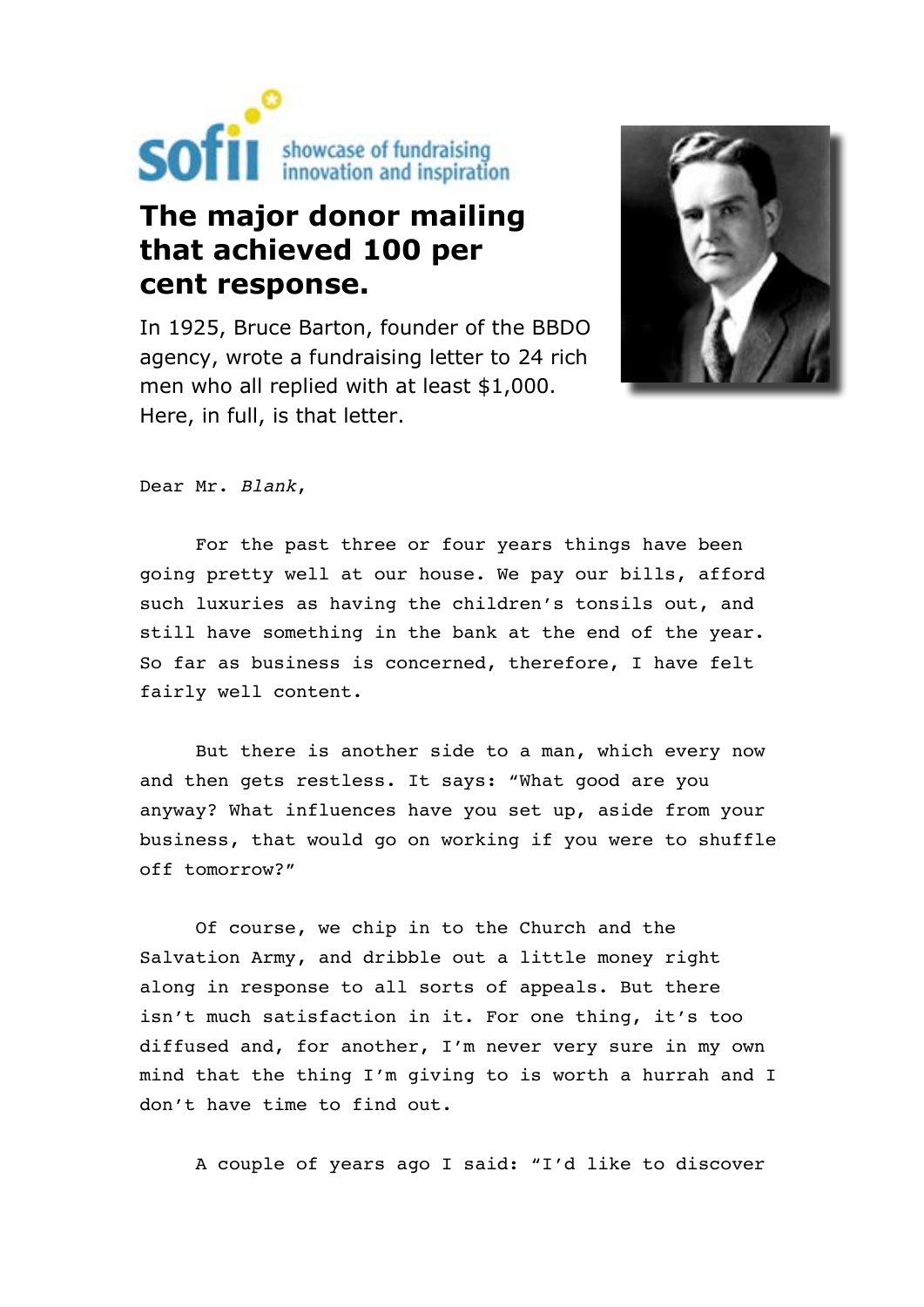the one place in the United States where a dollar does more net good than anywhere else." It was a rather thrilling idea, and I went at it in the same spirit in which our advertising agency conducts a market investigation for a manufacturer. Without bothering you with a long story, I believe I have found the place.

This letter is being mailed to 23 men besides yourself, twenty-five of us altogether. I honestly believe that it offers an opportunity to get a maximum amount of satisfaction for a minimum sum.

Let me give you the background.

Among the first comers to this country were some pure blooded English folks who settled in Virginia but, being more hardy and venturesome than the average, pushed on west and settled in the mountains of Kentucky, Tennessee, North and South Carolina. They were stalwart lads and lassies. They fought the first battle against the British and shed the first blood. In the Revolution they won the battle of King's Mountain. Later, under Andy Jackson, they fought and won the only land victory that we managed to pull off in the War of 1812. Although they lived in southern states they refused to secede in 1860. They broke off from Virginia and formed the state of West Virginia; they kept Kentucky in the Union; and they sent a million men into the northern armies. It is not too much to say that they were the deciding factor in winning the struggle to keep these United States united.

They have had a rotten deal from Fate. There are no roads into the mountains, no trains, no ways of making money. So our prosperity has circled all around them and left them pretty much untouched. They are great folks. The girls are as good-looking as any in the world. Take one of them out of her two-roomed log cabin home, give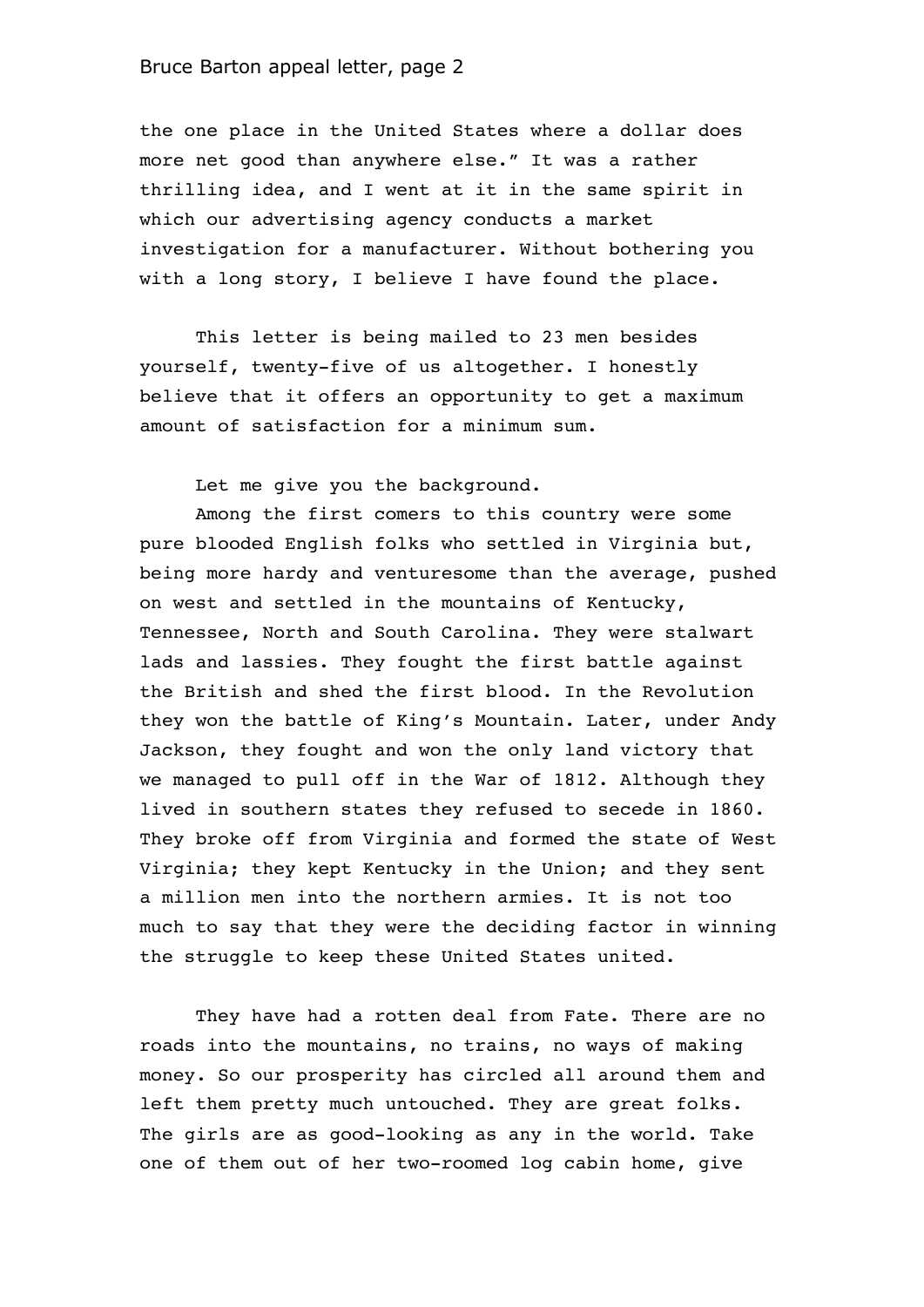her a stylish dress and a permanent wave, and she'd be a hit on Fifth Avenue. Take one of the boys, who maybe never saw a railroad train until he was 21: give him a few years of education and he goes back into the mountains as a teacher or doctor or lawyer or carpenter, and changes the life of a town or county.

This gives you an idea of the raw material. Clean, sound timber – no knots, no wormholes; a great contrast to the imported stuff with which our social settlements have to work in New York and other cities.

Now, away back in the Civil War days, a little college was started in the Kentucky mountains. It started with faith, hope, and sacrifice, and those three virtues are the only endowment it has ever had. Yet today it has accumulated, by little gifts picked up by passing the hat, a plant that takes care of 3000 students a year. It's the most wonderful manufacturing proposition you ever heard of. They raise their own food, can it in their own cannery; milk their own cows; make brooms and weave rugs that are sold all over the country; do their own carpentry, painting, printing, horseshoeing, and everything, teaching every boy and girl a trade while he and she is studying. And so efficiently is the job done that –

- o a room rents for 60 cents a week (including heat and light)
- o meals are 11 cents apiece (yet all the students gain weight on the faire; every student gets a quart of milk a day)
- o the whole cost to a boy or girl for a year's study – room, board, books, etc., - is \$146. More than half of this the student earns by work; many students earn all.

One boy walked in a hundred miles, leading a cow. He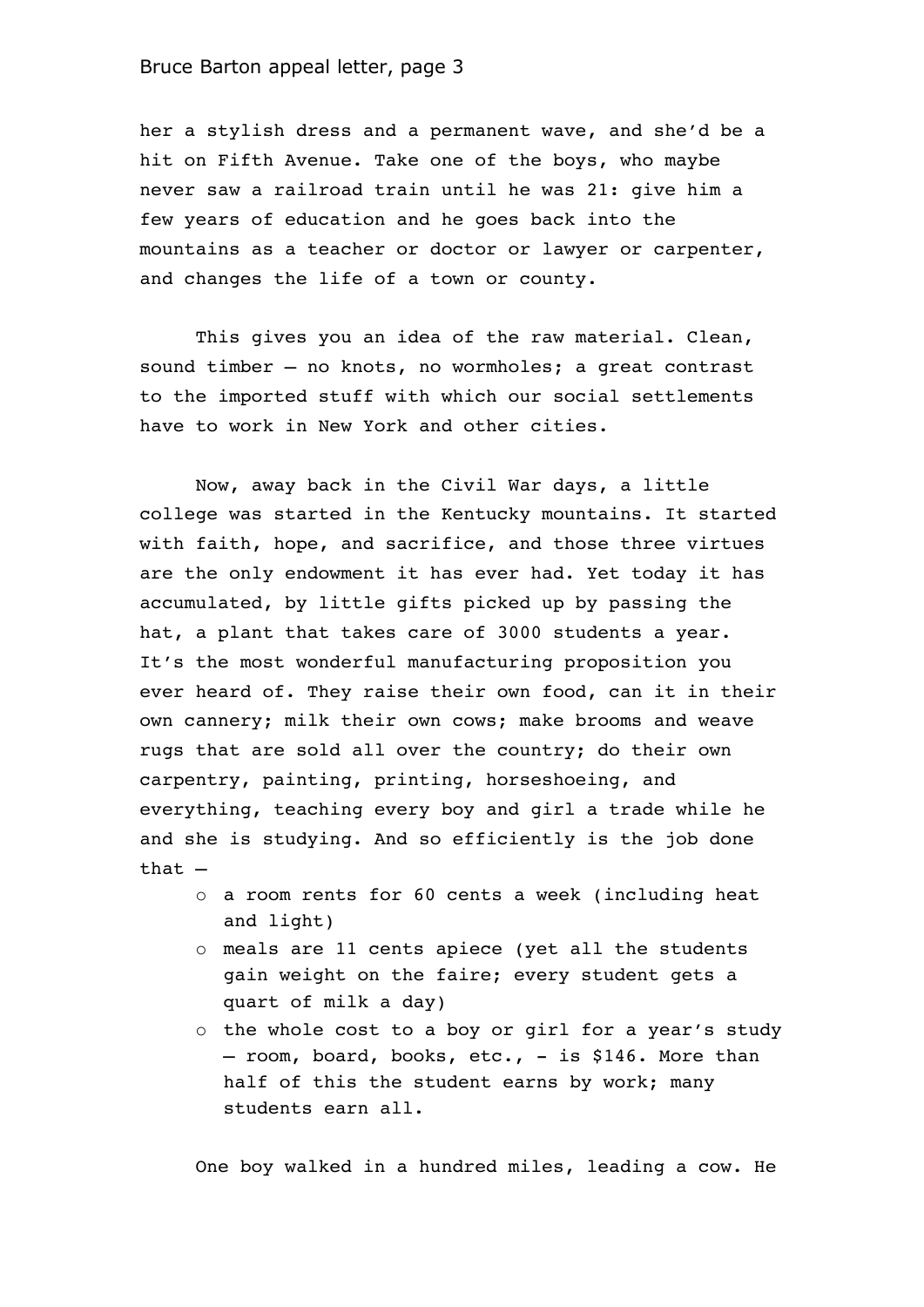stabled the cow in the village, milked her night and morning, peddled the milk, and put himself through college. He is now a major in the United States Army. His brother, who owned half of the cow, is a missionary in Africa. Seventy-five percent of the graduates go back to the mountains, and their touch is on the mountain counties of five states; better homes, better food, better child health, better churches, better schools; no more feuds; lower death rates.

Now we come to the hook. It costs this college, which is named Berea, \$100 a year per student to carry on. She could, of course, turn away 1500 students each year and break even on the other 1500. Or she could charge \$100 tuition. But then she would be just one more college for the well-to-do. Either plan would be a moral crime. The boys and girls in those one-room and two-room cabins deserve a chance. They are of the same stuff as Lincoln and Daniel Boone and Henry Clay; they are the very best raw material that can be found in the United States.

I have agreed to take ten boys and pay the deficit on their education each year, \$1,000. I have agreed to do this if I can get twenty-four other men who will each take ten. The president, Dr. William J. Hutchins (Yale 1892), who ought to be giving every minute of his time to running the college, is out passing the hat and riding the rails from town to town. He can manage to get \$50,000 or \$70,000 a year. I want to lift part of his load by turning in \$25,000.

This is my proposition to you. Let me pick out ten boys, who are as sure blooded Americans as your own sons, and just as deserving of a chance. Let me send you their